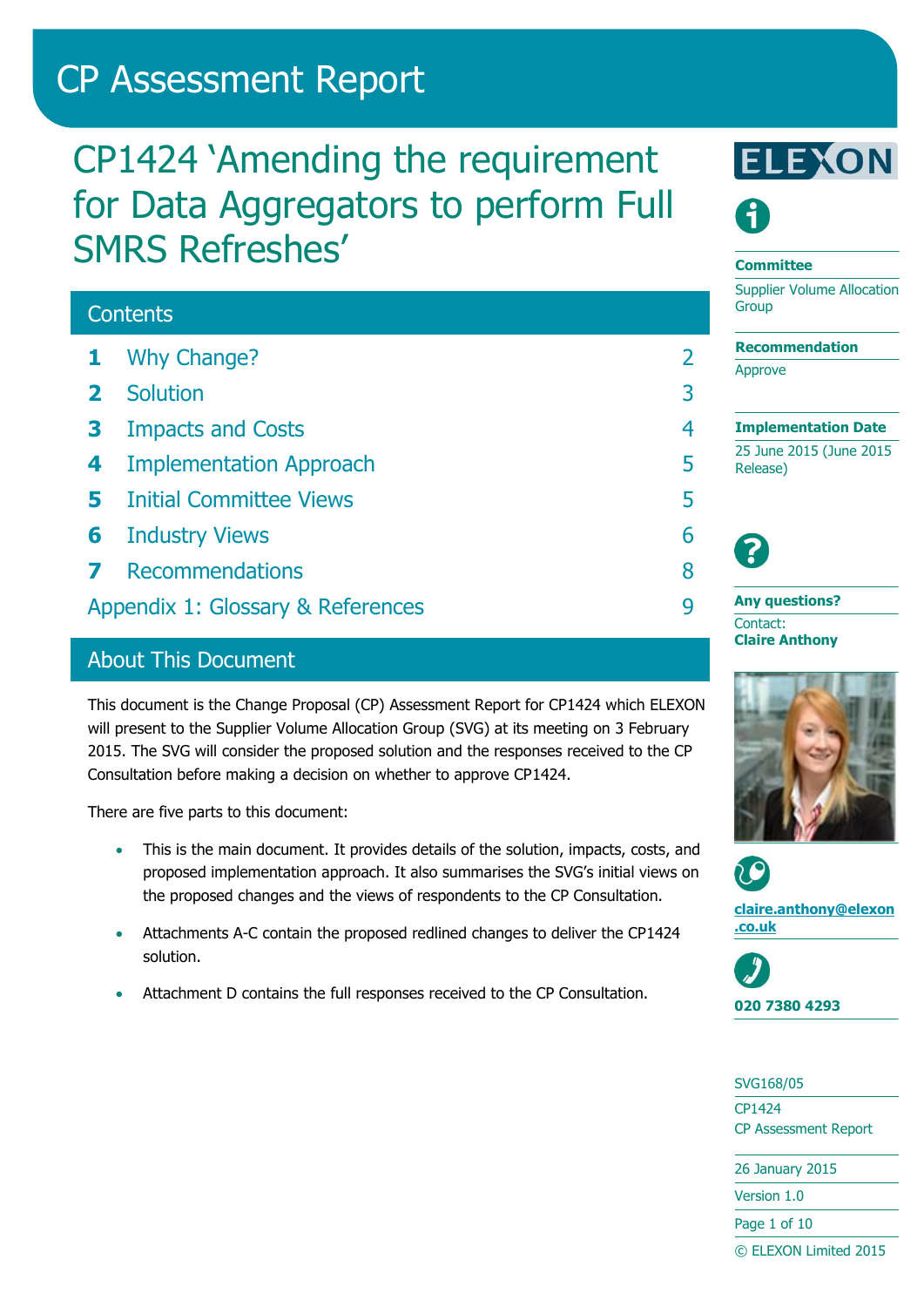## <span id="page-1-0"></span>**1** Why Change?

#### **Background**

Non Half Hourly (NHH) and Half Hourly (HH) Data Aggregators (DAs) have expressed concern around the ongoing mandatory requirement for annual SMRS Refreshes and their associated performance impacts. Refresh instructions are often too large to send over the Data Transfer Network (DTN) and have to be sent on hard disks, which may entail additional work for some Supplier Meter Registration Agents (SMRAs). When applying a Refresh instruction, DAs are also required to suspend all other instruction processing from the point at which the SMRA issued the file.

Participants believe that overall data quality has improved to the extent that full SMRS Refreshes deliver limited benefit to Settlement. The level of inconsistencies between NHHDA/HHDA databases and the SMRS is such that most inconsistencies can be addressed more efficiently by selective (i.e. Metering System-specific) Refreshes.

### **What is the issue?**

NHHDAs and HHDAs have expressed concern that the current mandatory process for SMRS Refreshes has led to an increase in the time required and level of operational disruption caused by applying full SMRS Refresh instructions, particularly for those agents operating in multiple SMRA areas.

This issue has been considered by the Software Technical Advisory Group (STAG) following ELEXON's concern that the SMRS Refresh process introduces significant delays for DAs in normal instruction processing. ELEXON notes that at the point where the SMRA generates the D0209 'Instruction(s) to Non Half Hourly or Half Hourly Data Aggregator' flow, DAs have to suspend all other instruction processing until the Refresh has been received, tested and applied. This means that subsequent 'business as usual' D0209 flows from that SMRA received after the Refresh date have to be queued until after the Refresh has been applied, in order to preserve the correct sequence of instructions. Where a Refresh is too large for the DTN and has to be sent on a hard disk, this can mean a suspension of D0209 flows processing for a period of two weeks or more, and means that Settlement is likely to drift out of alignment until the backlog of unprocessed instructions have been cleared.

> SVG168/05 CP1424 CP Assessment Report

26 January 2015

Version 1.0

Page 2 of 10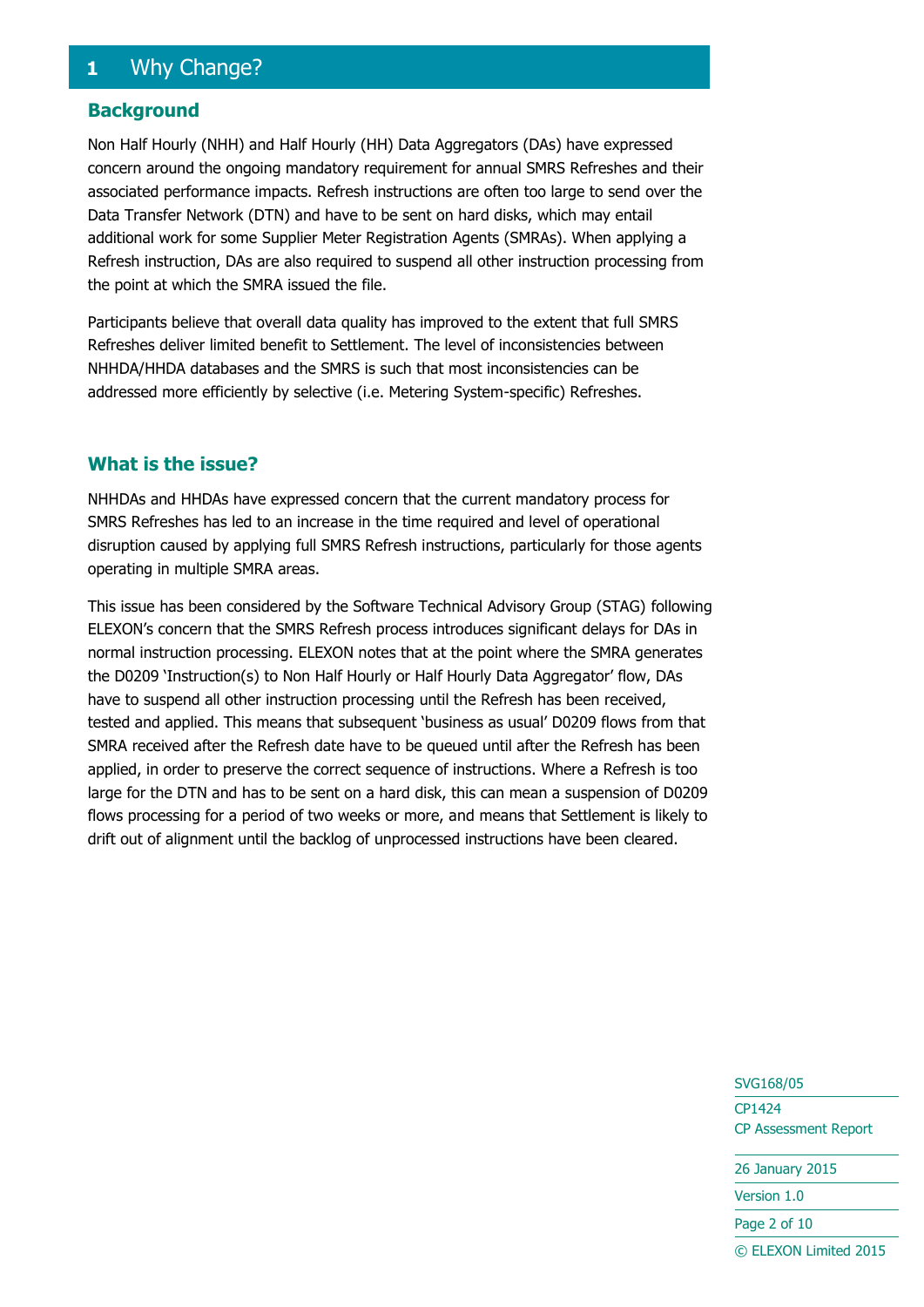## <span id="page-2-0"></span>**2** Solution

### **Proposed solution**

[CP1424 'Amending the requirement for Data Aggregators to perform annual full SMRS](http://www.elexon.co.uk/change-proposal/cp1424/)  [Refreshes'](http://www.elexon.co.uk/change-proposal/cp1424/) proposes that, rather than Refreshes being performed for all agents and all SMRAs at regular intervals, indicators of material Settlement errors will be the trigger instead, such as D0095 'Non Half Hourly Data Aggregation Exception Report' and D0023 'Failed Instructions' flows. CP1424 will apply to both NHHDAs and HHDAs.

Analysis to date has shown that, for one recent Party Agent, close to 98% of the changes made by the Refresh instruction were non-material, resulting only in minor changes to the Effective From Dates of certain fields (mainly GSP Group and Line Loss Factor (LLF) Class (LLFC)). Therefore, a shift to monitoring material errors is more in keeping with other forms of performance assurance carried out by ELEXON.

The new approach will be similar to the conditional application of the Dispute Final Settlement Run (DF) process for erroneously large Estimated Annual Consumption (EAC)/Annualised Advance (AA) Disputes, where Refreshes will be mandated only where the level of error in a particular GSP Group or SMRA area is considered to be excessive. SMRAs can raise concerns about the quality of SMRS data held by DAs and propose a Refresh, although the final determination as to whether the requirements have been met for exiting or invoking mandatory SMRS Refreshes will be made by ELEXON and the Performance Assurance Board (PAB).

ELEXON does not propose to use a pre-determined level of exceptions or quantity of Metering Systems, but simply to consider a full SMRS Refresh as one of a set of resolution options where Settlement accuracy is believed to be affected. For example, a BSC Audit could identify an increase in the number of D0095s or D0023s in a particular GSP Group, or the Auditor may observe common exceptions across multiple NHHDAs for the same SMRA (or vice versa). In these cases, ELEXON would request a full Refresh(es) where it believed, after consultation with the SMRA and/or NHHDA in question, that it was needed to address the performance issue.

SMRAs and DAs will still be able to agree bilaterally to do periodic Refreshes at a time that is convenient to both parties. ELEXON or the PAB may also request a Refresh on an ad-hoc basis if there are indications through the observed number of D0095 or D0023 flows that there may be inaccuracies in the underlying SMRS data. In transitioning to the new arrangements, ELEXON will aim to ensure that DAs and SMRAs are satisfied that the data is sufficiently aligned prior to cessation of mandatory SMRS Refreshes.

## **Proposed redlining**

The proposed changes to [BSCP501 'Supplier Meter Registration Service'](http://www.elexon.co.uk/bsc-related-documents/related-documents/bscps/), [BSCP503 'Half](http://www.elexon.co.uk/bsc-related-documents/related-documents/bscps/)  [Hourly Data Aggregation for SVA Metering Systems Registered in SMRS'](http://www.elexon.co.uk/bsc-related-documents/related-documents/bscps/) and [BSCP505 'Non](http://www.elexon.co.uk/bsc-related-documents/related-documents/bscps/)  [Half Hourly Data Aggregation for SVA Metering Systems Registered in SMRS'](http://www.elexon.co.uk/bsc-related-documents/related-documents/bscps/) to deliver CP1424 can be found in Attachments B, C and D.

SVG168/05 CP1424 CP Assessment Report 26 January 2015 Version 1.0 Page 3 of 10 © ELEXON Limited 2015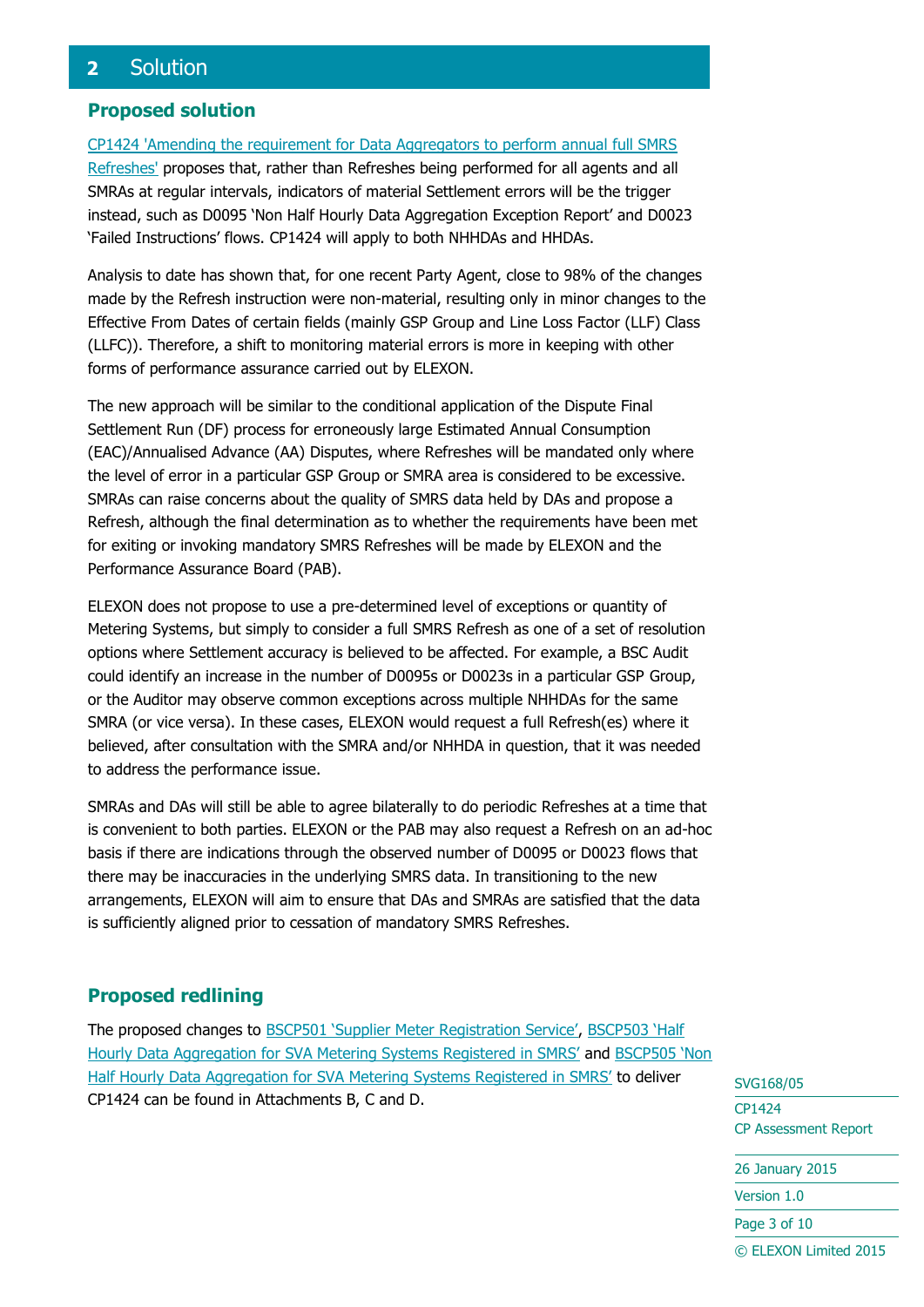## <span id="page-3-0"></span>**3** Impacts and Costs

#### **Central impacts and costs**

#### **Central impacts**

CP1424 will require updates to BSCP501, BSCP503 and BSCP505 to implement the proposed solution. No system changes will be required for this CP.

| <b>Central Impacts</b> |                |  |  |
|------------------------|----------------|--|--|
| Document Impacts       | System Impacts |  |  |
| • BSCP501              | $\bullet$ None |  |  |
| • BSCP503              |                |  |  |
| • BSCP505              |                |  |  |

#### **Central costs**

The central implementation costs for CP1424 will be approximately £240 (1 man day) for ELEXON to implement the relevant document changes. There are no BSC Agent costs or impacts.

### **BSC Party & Party Agent impacts and costs**

#### **Participant impacts**

CP1424 will impact HHDAs, NHHDAs and SMRAs. Eight of the ten respondents to the CP Consultation indicated that there would be impacts on their organisations as a result of implementing CP1424. However respondents noted that this would be a low impact which would involve minor changes to current processes.

| <b>Participant Impacts</b>                          |  |  |  |
|-----------------------------------------------------|--|--|--|
| Impact                                              |  |  |  |
| Changes will be required to implement the solution. |  |  |  |
|                                                     |  |  |  |
|                                                     |  |  |  |
|                                                     |  |  |  |

#### **Participant costs**

Three of the ten respondents to the CP Consultation indicated that there would be costs associated with CP1424, although they all indicated that these would be minor. These respondents noted that although there would be costs incurred in creating new processes, they would benefit from a cost reduction from CP1424's implementation by lowering the effort to manage, monitor and process the current volume of full Refreshes from SMRAs, which can be up to 25 per NHHDA over a 12-month period.

SVG168/05 CP1424 CP Assessment Report 26 January 2015 Version 1.0 Page 4 of 10 © ELEXON Limited 2015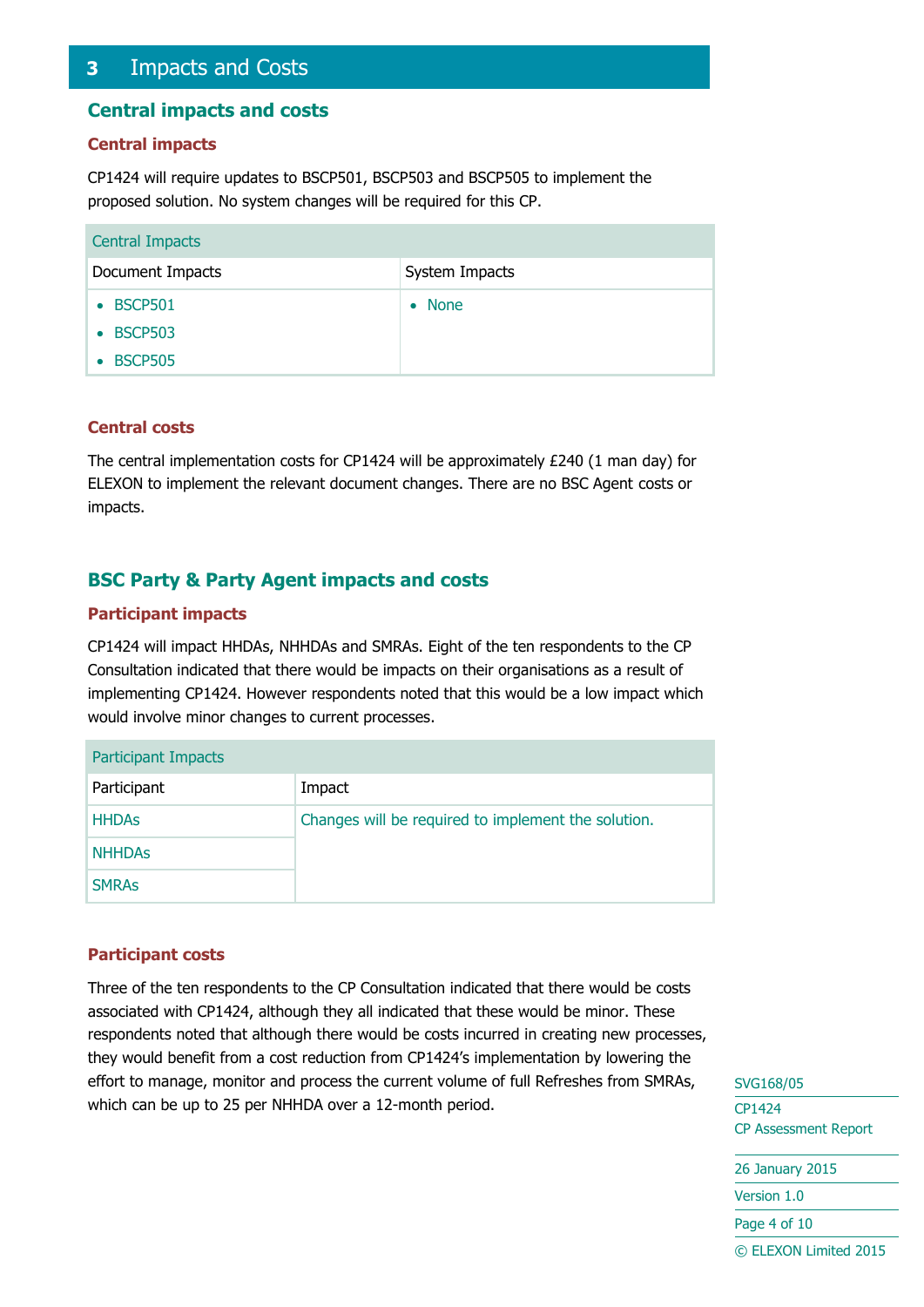## <span id="page-4-0"></span>**4** Implementation Approach

#### **Recommended Implementation Date**

CP1424 is proposed for implementation on **25 June 2015** as part of the June 2015 BSC Systems Release, as this is the next available Release.

Respondents to the CP Consultation unanimously agreed with the proposed Implementation Date.

#### **Impact on Refreshes prior to the Implementation Date**

Two respondents requested clarification as to whether NHHDAs will still be required to request a full SMRS Refresh under existing arrangements prior to the Implementation Date of CP1424. ELEXON's intended approach is that no new requests will need to be made following the Implementation Date. However, any requests by NHHDAs for a full SMRS Refresh made prior to the Implementation Date, but un-actioned at the time of the Implementation Date, will need to be completed.

## <span id="page-4-1"></span>**5** Initial Committee Views

#### **SVG's initial views**

The SVG considered CP1424 at its meeting on 2 December 2014 [\(SVG166/04\)](http://www.elexon.co.uk/meeting/svg-166/). The SVG had no initial comments on the proposed changes, noting that they had arisen from an earlier discussion and action at [SVG156.](https://www.elexon.co.uk/meeting/svg-156/)

> SVG168/05 CP1424 CP Assessment Report

26 January 2015

Version 1.0

Page 5 of 10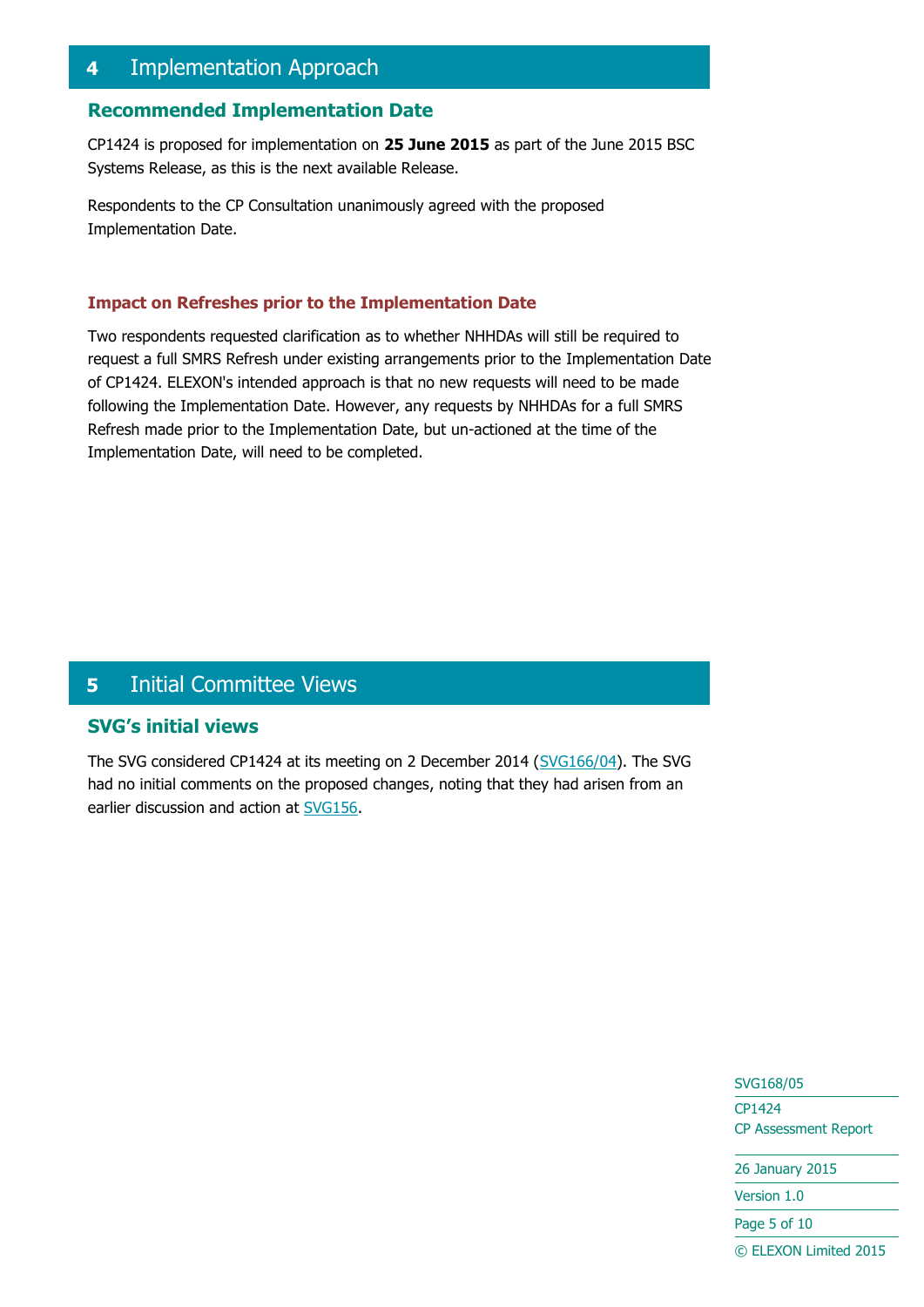## <span id="page-5-0"></span>**6** Industry Views

This section summarises the responses received to the CP Consultation. You can find the full responses in Attachment D.

| Summary of CP1424 CP Consultation Responses                             |     |                          |                            |          |
|-------------------------------------------------------------------------|-----|--------------------------|----------------------------|----------|
| Question                                                                | Yes | No.                      | Neutral/<br>No.<br>Comment | Other    |
| Do you agree with the CP1424 proposed<br>solution?                      | 10  | $\Omega$                 | O                          | $\Omega$ |
| Do you agree that the draft redlining delivers<br>the intent of CP1424? | 10  | $\Omega$                 | 0                          | $\Omega$ |
| Will CP1424 impact your organisation?                                   | 8   | $\overline{\phantom{a}}$ | 0                          | $\Omega$ |
| Will your organisation incur any costs in<br>implementing CP1424?       | 3   | 6                        |                            | 0        |
| Do you agree with the proposed<br>implementation approach for CP1424?   | 10  | $\Omega$                 | O                          | 0        |
| Do you have any further comments on<br>CP1424?                          | 3   | 7                        | N                          | 0        |

## **Comments on the CP**

Respondents to the CP Consultation unanimously agreed with the proposed changes for CP1424. Respondents commented that it is beneficial to remove the requirement for full Refreshes which it was noted have a limited benefit compared to the time, cost and effort involved, while still retaining a mechanism to be used when appropriate to ensure Settlement accuracy.

Two respondents commented that periodic checks should still be carried out to ensure that Settlement data has not degraded once full SMRS Refreshes are stopped. ELEXON believes that this would already be addressed through the BSC Audit process and through ad-hoc checks, where randomly selected SMRA/NHHDA combinations will be requested to run a full SMRS Refresh and send the output to ELEXON for review.

Three respondents also requested clarity on how ELEXON would apply the proposed materiality criteria for D0095 and D0023 data flow exceptions. ELEXON noted that its intention is not to adopt a fixed threshold but to instead look at instances where these exceptions have increased significantly, particularly if this is observed in a limited number of GSP Groups (or for certain Licensed Distribution System Operators (LDSOs)). However, this would not be determined remotely, but would instead arise out of the BSC Audit process, giving Suppliers and their agents sufficient advance notice that a full SMRS Refresh was under consideration.

ELEXON does not expect that NHHDAs will have to schedule multiple ad-hoc full Refreshes in close proximity. However, if this were to occur, ELEXON will liaise with the NHHDA and SMRA to address and resolve any scheduling issues.

#### SVG168/05

CP1424 CP Assessment Report 26 January 2015 Version 1.0 Page 6 of 10 © ELEXON Limited 2015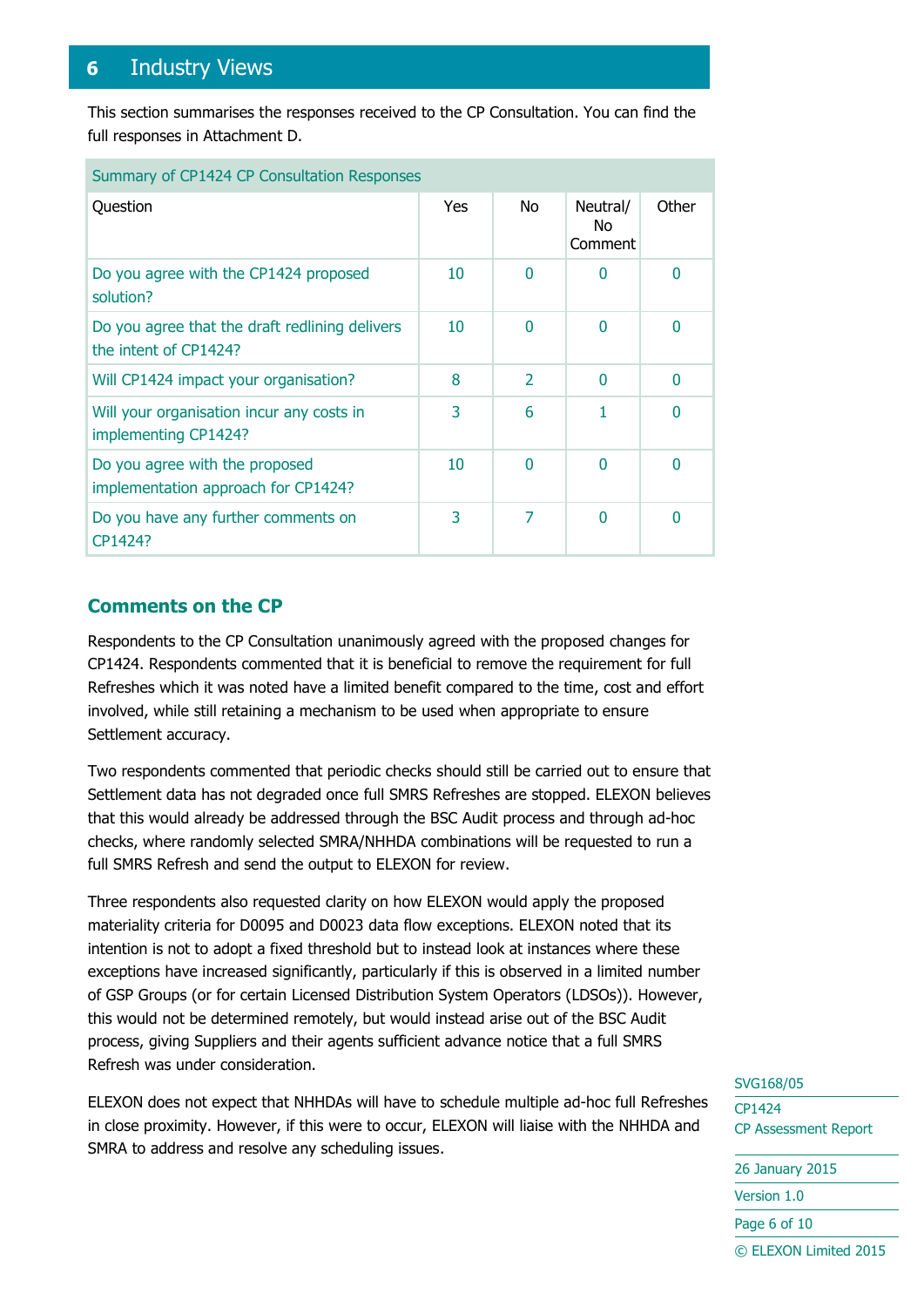Two respondents also highlighted that the Instruction Processing Log File produced after a full SMRS Refresh has been applied is of limited use to identifying only those Metering Systems where a material change has been made. This is because around 97-99% of the output rows are non-material changes triggered by non-material changes to Effective Dates beyond the Final Reconciliation Volume Allocation Run (RF) Settlement period. ELEXON advised that this deficiency could be addressed by raising a separate CP, but in relation to CP1424, the replacement of full Refreshes with selective Refreshes largely mitigates this problem.

## **Comments on the proposed redlining**

Only one comment was received on the proposed redlined text. The respondent identified that there seems to be an inconsistency between the redlining of BSCP501 and BSCP503 and BSCP505. They noted that BSCP501 allows for a full Refresh of a shorter Settlement period than RF when mutually agreed between the DA and SMRA, whereas BSCP503 and BSCP505 do not include the mutually agreed full Refresh of any Settlement period.

ELEXON believes that the proposed redlined text is sufficient to make allowances for full SMRS Refreshes to be agreed without explicitly prescribing the date range for the data to be requested. The amendments to BSCP503 and BSCP505 were primarily to correct an earlier reference to a two-year period, which would mean refreshing data that had already passed RF. However, full SMRS Refreshes of a shorter Settlement period by mutual agreement could be accounted for by the addition of the qualifying text below:

#### **INFORMATION REQUIRED**

[…]

For full Refresh, all relevant data covering those Settlement dates for which a Final Reconciliation Run has not yet taken place at the time the full Refresh is generated, **or a shorter settlement period where applicable.**

However, as stated above, ELEXON does not believe this is necessary and that mutually agreed full Refreshes can be carried out without the addition of the qualifying statement. The draft redlined text for BSCP503 and BSCP505 in Attachments B and C have therefore not been amended.

## SVG168/05 CP1424 CP Assessment Report

26 January 2015

Version 1.0

Page 7 of 10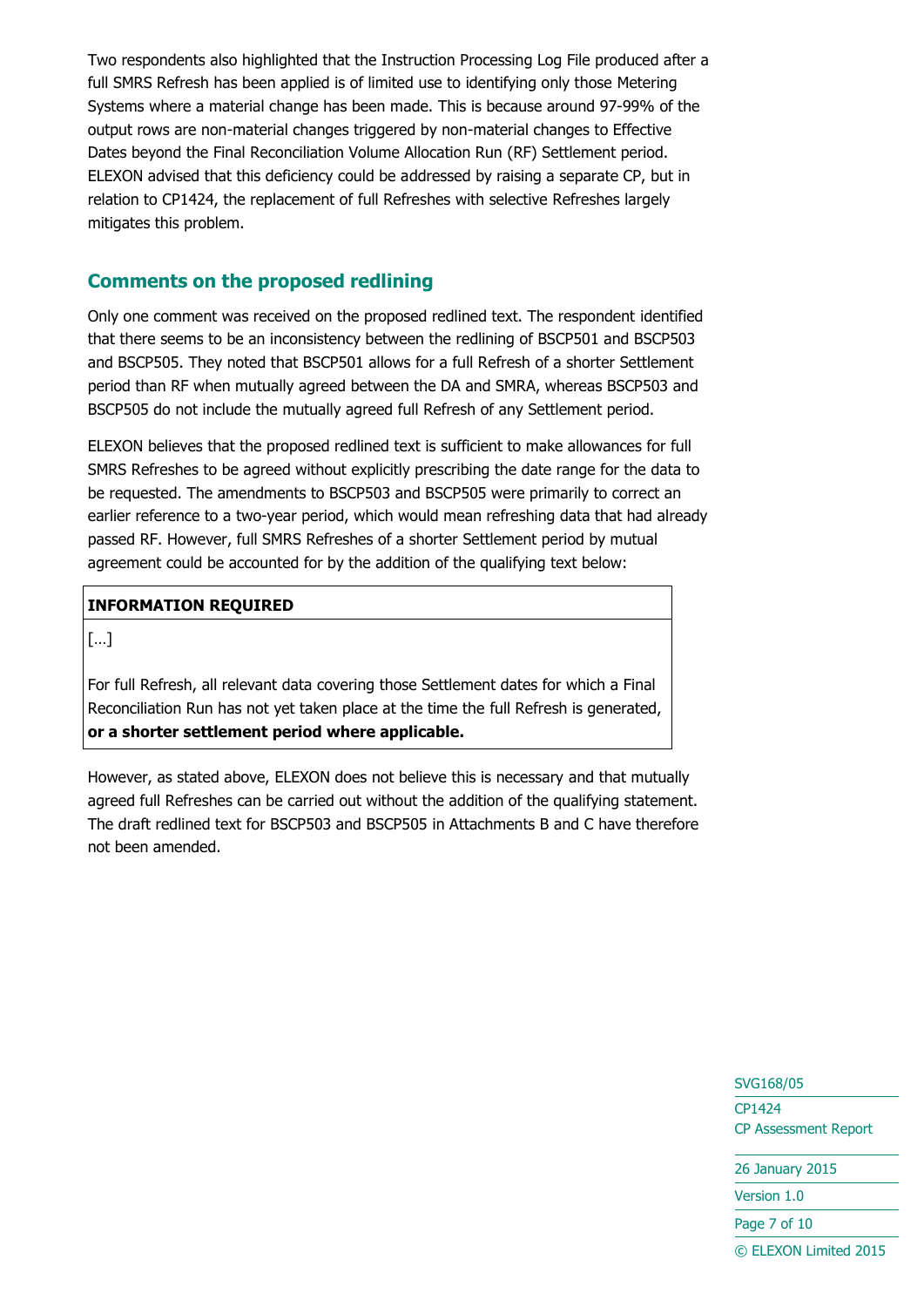## <span id="page-7-0"></span>**7** Recommendations

We invite you to:

- **AGREE** with our view that no further changes are required to the BSCP503 and BSCP505 redlining following the consultation;
- **APPROVE** the proposed changes to BSCP501, BSCP503 and BSCP505 for CP1424; and
- **APPROVE** CP1424 for implementation on 25 June 2015 as part of the June 2015 Release.

SVG168/05 CP1424 CP Assessment Report

26 January 2015

Version 1.0

Page 8 of 10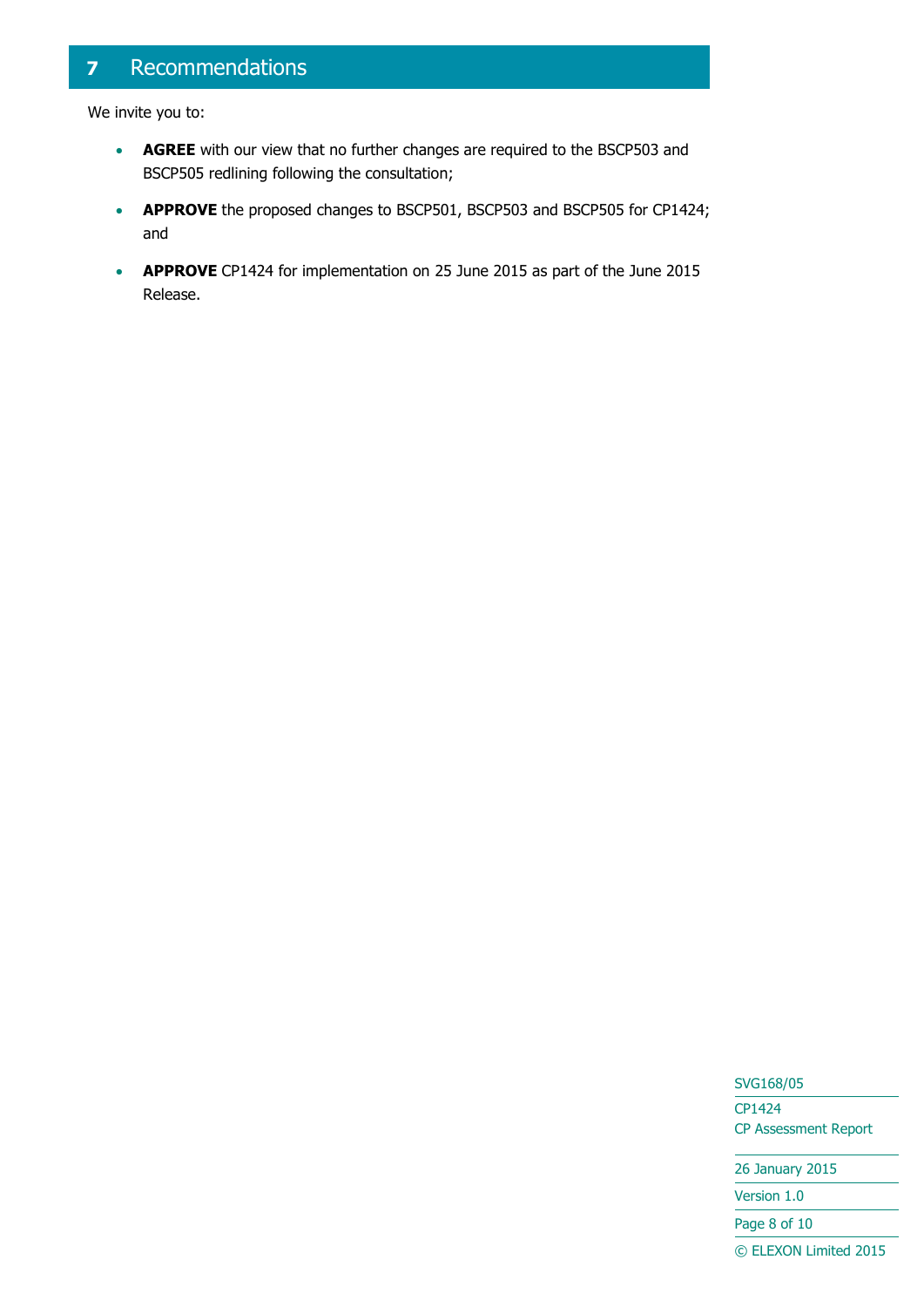## <span id="page-8-0"></span>**Acronyms**

Acronyms used in this document are listed in the table below.

| <b>Glossary of Defined Terms</b> |                                                             |  |
|----------------------------------|-------------------------------------------------------------|--|
| Acronym                          | Definition                                                  |  |
| AA                               | <b>Annualised Advances</b>                                  |  |
| <b>BSCP</b>                      | Balancing and Settlement Code Procedure (document)          |  |
| CP                               | <b>Change Proposal</b>                                      |  |
| <b>CPC</b>                       | <b>Change Proposal Circular</b>                             |  |
| <b>DA</b>                        | Data Aggregator (Party Agent)                               |  |
| <b>DF</b>                        | Dispute Final Run (Settlement Run)                          |  |
| <b>DTN</b>                       | <b>Data Transfer Network</b>                                |  |
| <b>EAC</b>                       | <b>Estimated Annual Consumption</b>                         |  |
| <b>GSP</b>                       | <b>Grid Supply Point</b>                                    |  |
| <b>HH</b>                        | <b>Half Hourly</b>                                          |  |
| LLF                              | Line Loss Factor                                            |  |
| <b>LLFC</b>                      | <b>Line Loss Factor Class</b>                               |  |
| <b>NHH</b>                       | Non Half Hourly                                             |  |
| <b>PAB</b>                       | Performance Assurance Board (Panel Committee)               |  |
| <b>RF</b>                        | Final Reconciliation Volume Allocation Run (Settlement Run) |  |
| <b>SMRA</b>                      | <b>Supplier Meter Registration Agent</b>                    |  |
| <b>SMRS</b>                      | <b>Supplier Meter Registration Service</b>                  |  |
| <b>STAG</b>                      | Software Technical Assurance Group (Panel Sub-Group)        |  |
| <b>SVA</b>                       | <b>Supplier Volume Allocation</b>                           |  |
| <b>SVG</b>                       | Supplier Volume Allocation Group (Panel Committee)          |  |

## **DTC data flows and data items**

DTC data flows and data items referenced in this document are listed in the table below.

| DTC Data Flows and Data Items |                                                                 |                  |
|-------------------------------|-----------------------------------------------------------------|------------------|
| Number                        | Name                                                            |                  |
| D0023                         | <b>Failed Instructions</b>                                      | SVG <sub>1</sub> |
| D0095                         | Non Half Hourly Data Aggregation Exception Report               | CP142            |
| D <sub>0</sub> 209            | Instructions to Non Half Hourly or Half Hourly Data Aggregators | <b>CP As</b>     |

68/05 24 sessment Report

26 January 2015

Version 1.0

Page 9 of 10